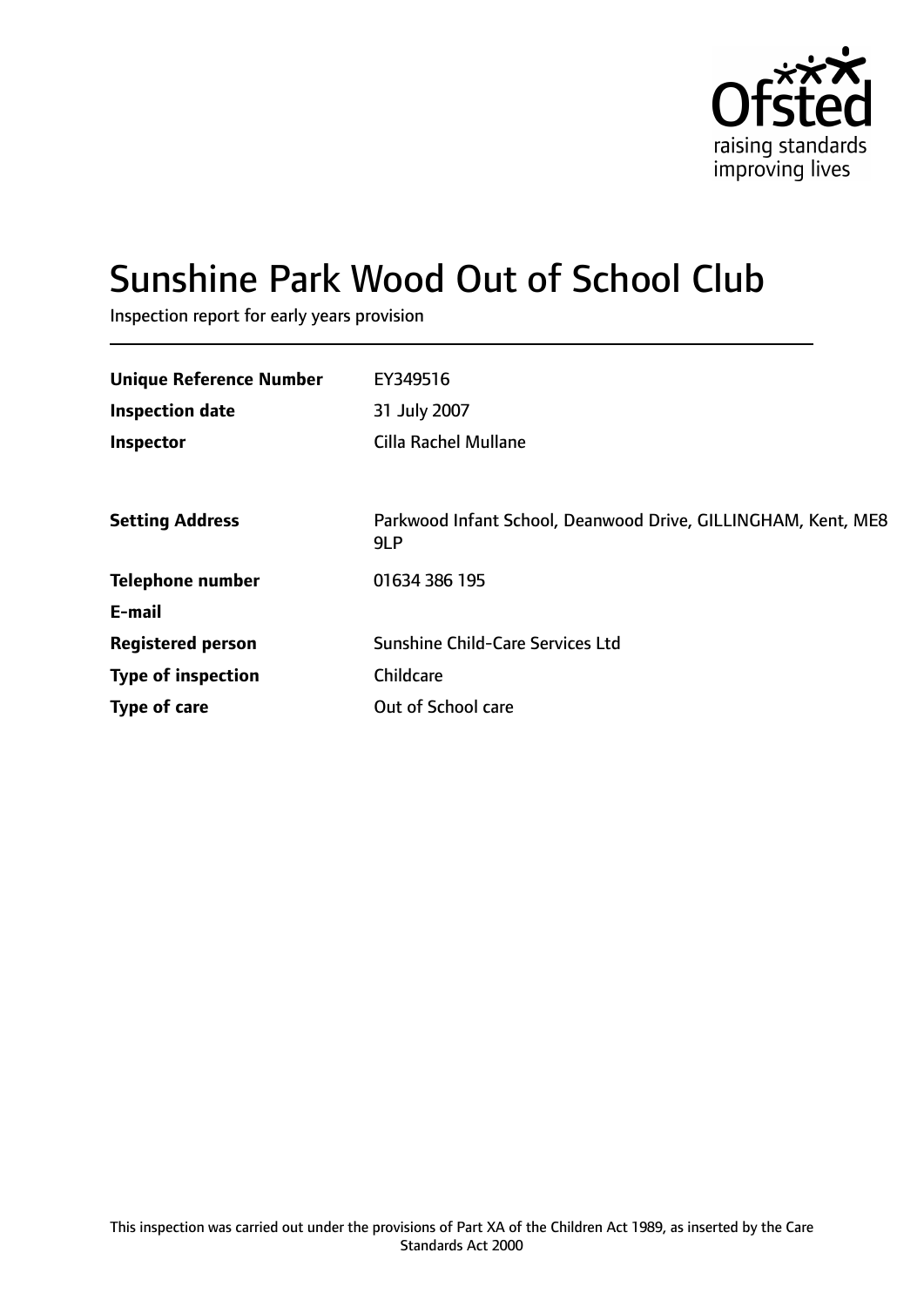## **ABOUT THIS INSPECTION**

The purpose of this inspection is to assure government, parents and the public of the quality of childcare and, if applicable, of nursery education. The inspection was carried out under Part XA Children Act 1989 as introduced by the Care Standards Act 2000 and, where nursery education is provided, under Schedule 26 of the School Standards and Framework Act 1998.

This report details the main strengths and any areas for improvement identified during the inspection. The judgements included in the report are made in relation to the outcomes for children set out in the Children Act 2004; the National Standards for under 8s day care and childminding; and, where nursery education is provided, the *Curriculum guidance for the foundation stage.*

The report includes information on any complaints about the childcare provision which Ofsted has received since the last inspection or registration or 1 April 2004 whichever is the later.

## **The key inspection judgements and what they mean**

*Outstanding: this aspect of the provision is of exceptionally high quality Good: this aspect of the provision is strong Satisfactory: this aspect of the provision is sound Inadequate: this aspect of the provision is not good enough*

For more information about early years inspections, please see the booklet *Are you ready for your inspection?* which is available from Ofsted's website: *www.ofsted.gov.uk.*

## **THE QUALITY AND STANDARDS OF THE CARE**

On the basis of the evidence collected on this inspection:

The quality and standards of the care are good. The registered person meets the National Standards for under 8s day care and childminding.

## **WHAT SORT OF SETTING IS IT?**

Sunshine Park Wood Out of School Club was registered in 2007. It is privately managed by Sunshine Child-Care Services Ltd, Rainham, Gillingham, Kent and operates from a classroom in Park Wood Infant School.

Registration is for 50 children aged from three to under eight years. Children up to the age of 11 years may also attend, although the total of children attending will not exceed 50 at any one time. There are currently 18 children on roll. The Out of School Club provides a breakfast club which is open from 07.45 to 09.00 and an after school club which is open from 15.20 to 18.30 weekdays, term times only. It also provides a holiday club which is open from 07.45 to 18.00 weekdays, during school holidays. The breakfast club, the after school club and the holiday club have use of the school dining hall. All children share access to the school playground and playing field.

A total of six staff work with the children, and three of these have childcare qualifications.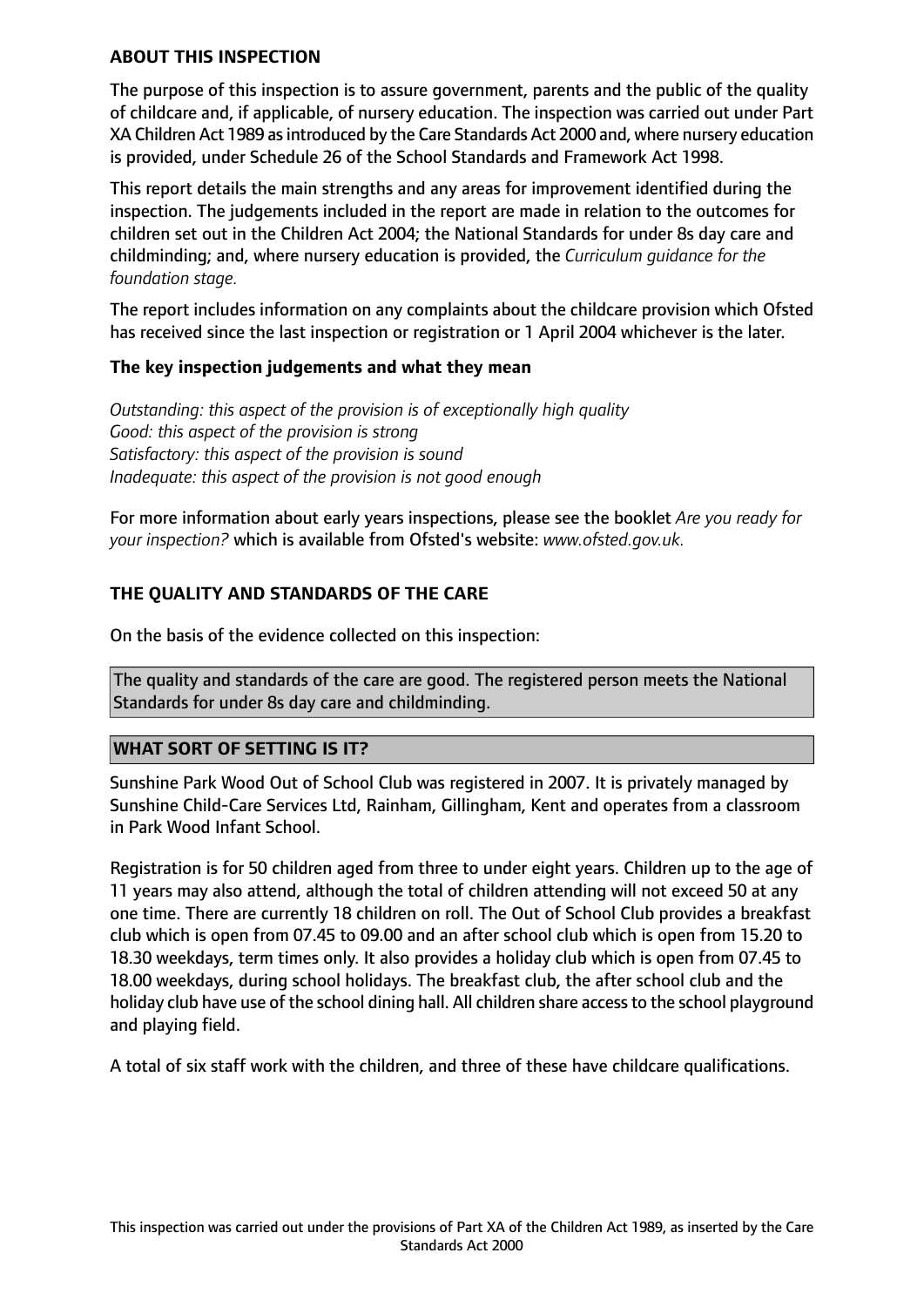## **THE EFFECTIVENESS OF THE PROVISION**

#### **Helping children to be healthy**

The provision is good.

Children's good health is well promoted. Most of the staff have recently updated first aid qualifications, so have the necessary knowledge to keep children safe in an emergency. There is a well stocked first aid box, and staff take first aid bags outside on their belts. The spread of infection is limited by effective procedures, such as serving food wearing disposable gloves and reminding children to wash at appropriate times, such as after handling the 'Zoo Lab' animals.

Children have access to drinks all day and are reminded to drink after taking part in sports, such as football. Therefore, they are learning that it is important to keep their bodies hydrated. Staff successfully provide a homely environment; children help themselves from the fruit bowl, can choose from a different snack and hot meal menu daily, and eat at the table and chat to staff and their friends. Some planned activities reinforce the message about healthy eating; the visiting 'Mega Smoothies Roadshow' is a fun event, which also introduces information about vitamins and general nutrition. Staff know children's allergies or special diets, so children receive appropriate food. Not all the food offered to the children is completely healthy; the tuck shop gives mixed messages about healthy choices, but parents check the small tuck bags, and children enjoy choosing these treats.

Children play in the fresh air daily and are encouraged to play outside whatever the weather. They play football and enthusiastically hunt for minibeasts. Outdoor equipment is plentiful, and children enjoy riding scooters, playing on the bouncy castle on 'Air day' and taking part in obstacle races. Inside, games, such as table football and table tennis, can be enjoyed in the classroom or the school hall.

## **Protecting children from harm or neglect and helping them stay safe**

The provision is good.

Careful consideration is given to providing children with a stimulating and fun environment. Indoors, children have ready access to an excellent variety of good quality toys and equipment, in addition to prepared activities. Toys and equipment are plentiful and exciting, such as the inspiring range of art and craft resources. There is an emphasis on creating a homely environment and children arrange soft seating in front of the video player, help themselves to fruit and drinks and ask for favourite games and activities.

A good staff:child ratio meansthat children can play outside whenever they wish, well-supervised by staff. Adults keep in touch via walkie-talkies, so they can obtain help if necessary. Children are shown the importance of using the appropriate safety equipment available, including helmets and knee pads. Although there has not yet been a fire drill, staff ensured that children were instructed about fire safety on the first day of the playscheme and children confidently described the action to take in case of emergency.

Children are adequately safeguarded from harm because staff have sufficient and suitable procedures in place, such as keeping records of injuries sustained in the children's own homes. Although staff are familiar with child protection procedures, the safeguarding children policy does not fully reflect current local guidance.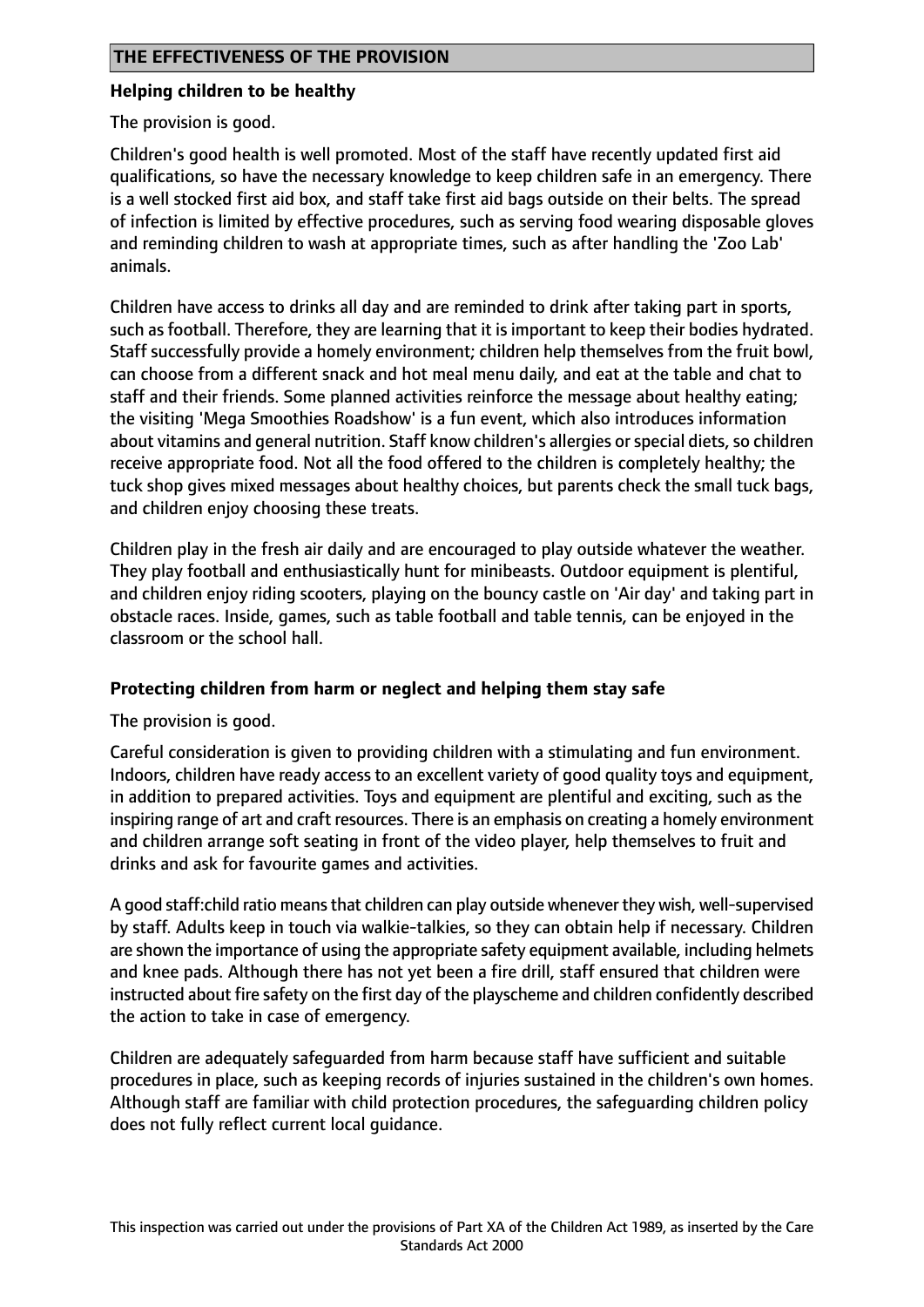## **Helping children achieve well and enjoy what they do**

The provision is outstanding.

Children really enjoy the time they spend at the playscheme, describing it as 'awesome and brilliant'. They describe having lots to do, with different activities daily, and love socialising with their friends. The boys relish having male staff to play football with. Their summer holiday is carefully planned by the staff, taking into account children's likes and dislikes and individual wishes. Diverse themes with linked activities successfully hold the children's interest. They look forward to a 'wet and wild day' when they will nominate staff to soak with wet sponges. 'Pop stars' days are very popular, with children requesting them again and again, when they enjoy aromatherapy, getting tattoos and their nails painted. Visitors, such as Zoo Lab, add to the interest for the children when they stroke rats, spiders and snakes and learn about their lives. Children make good use of the exciting computer games; for example, there are six Nintendo DSs and children enjoy playing with these together.

Staff are skilled at interacting with the children, supporting their play when necessary, but leaving them free to develop activities and make choices if appropriate. They use snack and meal times to sit and chat with the children, so children are building firm and trusting relationships with their carers. Staff provide a small present daily, such as toy insects linked to the theme of bugs, which adds to children's enjoyment. Children can also earn points to buy interesting gifts; all children benefit equally.

## **Helping children make a positive contribution**

The provision is good.

Parents and children indicate on their registration forms their interests and likes and dislikes. Therefore, children's individual needs, preferences and dislikes are well known by staff, who can ensure that activities are available which all children enjoy. Staff are skilled at drawing all children into activities and less confident children are gently encouraged, so inclusion is good.

Children's behaviour is very good. An excellent variety of meaningful and stimulating activities ensure that children do not get bored. Children are encouraged to vote, for example, for a preferred video film and they go with the majority, so fairness is promoted. Children help to agree and set the rules for the club and feel they should respect each other and staff, not swear and cooperate with safety rules.

Parents' need to work is accommodated, as the club opens for a full day. Children are cared for according to parents' wishes, as they give permission for relevant aspects of care, such as photographs and emergency medical treatment. Parents are made aware of the club's policies. They are helped to feel confident about leaving their children when they are encouraged to visit and given thorough information about planned activities. Parents are informed about how to complain, but the procedure does not fully reflect current guidance.

## **Organisation**

The organisation is good.

The out of school club meets the needs of the children for whom care is provided.

Staff are aware of the requirements of the National Standards and provide a professional and friendly service for children and their carers. Staff are clear that they are there for the benefit of the children and that the playscheme should be fun, interesting, varied and relaxing. Sufficient